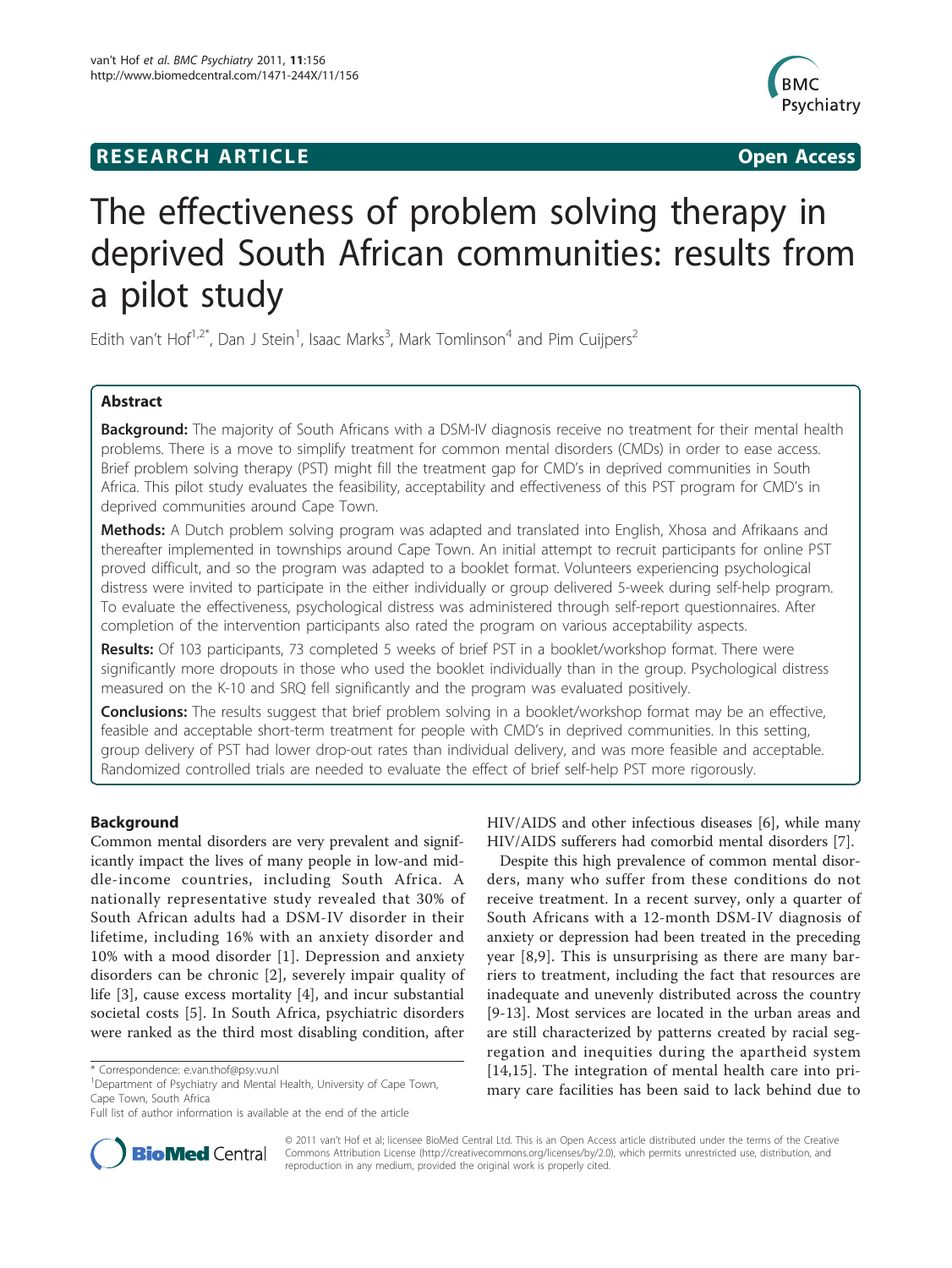primary care nurses' large workloads and lack in mental health training [\[16\]](#page-6-0).

The number of people with mental health problems receiving no treatment is 30-50% in high income countries and 76-80% in low-and middle income countries (LAMICs) [[17](#page-7-0)]. The World Health Organization (WHO) notes that this treatment gap is mainly due to a scarcity of human, mental health and financial resources which are also caused by policies in LAMIC. Many people who seek help are not treated with evidence-based interventions [\[18](#page-7-0)]. Socio-economic status determines access to facilities, creating a huge inequity in access to mental health care in most low and middle-income countries [[19](#page-7-0)]. The WHO has called for increased investment in mental health research, particularly in LAMIC [[20\]](#page-7-0) and the scaling up of services [[21](#page-7-0)]. Research can reinforce the commitment of policymakers and provide a concrete evidence-based programme to upscale care for mental disorders and to reduce the treatment gap for mental disorders in LAMIC.

Researchers are currently investigating the development of easily accessible, evidence-based, and cost-effective treatments. Self-help problem solving therapy (PST) could be one such approach. Guided-self help has had promising efficacy in anxiety disorders [[22-24](#page-7-0)], unipolar depression [[24](#page-7-0)-[27](#page-7-0)], alcohol addiction [[28\]](#page-7-0), sexual dysfunction [[29](#page-7-0)], weight loss [\[29\]](#page-7-0), and phobias [\[30\]](#page-7-0). PST self-help can be guided face to face or by book, phone, interactive voice response, CD-ROM, television, video or the Internet. PST is a cognitive behavioural therapy (CBT) technique which is applicable in primary care [[31](#page-7-0)] and cost-effective in treating common mental health problems [[32-37](#page-7-0)]. It assumes that depression and anxiety symptoms are often caused by practical everyday problems and aims to teach people better ways to cope with such problems by setting goals and minimizing feelings of incompetence and distress [[38\]](#page-7-0). PST can be sensitive to local needs, is efficacious for depression [[32](#page-7-0)-[37\]](#page-7-0) and anxiety and emotional disorders [[39,40](#page-7-0)], is well-established in developed world settings and requires fairly limited resources.

PST is thus a good candidate to narrow the treatment gap for mental disorders in South Africa. However, data on psychotherapies from high-income countries may not be generalisable to LAMICs [\[41\]](#page-7-0). First, cultural factors can influence the conceptualization of common mental disorders by both patient and care providers. The attitudes of people in developed and developing countries often differ regarding the kind of help needed to resolve a disorder. Explanatory models in many low and middle-income countries may be less likely to acknowledge psychobiological factors in psychological distress. This may affect attitudes regarding the kind of help needed and the acceptability of mental health interventions. Second, the infrastructure of health systems across countries can diverge extensively. The applicability of treatment research from developed to LAMIC countries can be influenced by the scarcity of mental health manpower, the growth of the private medical sector, rising health costs, and changing health care financing systems [\[41](#page-7-0)].

This pilot study aimed to adapt and test the feasibility and acceptability of low-cost PST in South African communities which have little or no access to mental health services. Our original implementation used a webguided format of PST in different deprived communities around Cape Town. We found that the lack of access to a computer and the Internet and the lack of basic computer and Internet literacy among community members probably played a role in the poor take-up of our webguided program, making it difficult to implement a webguided intervention. When the recruitment of online PST users proved difficult we adapted the PST to a booklet format to see if this was more feasible and acceptable. Why online PST wasn't feasible and acceptable in South African communities is discussed in more detail in a previous paper [\[42\]](#page-7-0). After deliberation with local community workers, we converted the online PST content to a booklet-plus-workshop PST version and evaluated its use. This paper presents the pilot results using the booklet and workshop version in deprived Cape Town communities.

# Methods

# Development of the intervention

The Dutch PST (Problem Solving Therapy) website 'Allesondercontrole.nl' was translated into English, Xhosa and Afrikaans, the three official languages spoken in South Africa's Western Cape Province. The accuracy of the translations was checked by back-translating the English version (called 'Taking control') and Afrikaans version (called 'Vat beheer') into Dutch and the Xhosa version (called 'Lawula ubomi bakho') into English. A team of experts adapted the case vignettes to make them relevant to our population by identifying three themes of major relevance: HIV/AIDS, unemployment, and trauma due to violence. Three comprehensive clinical vignettes were constructed around these site-specific topics and were reviewed by South African experts in psychology, psychiatry and social work.

#### Recruitment of participants

After fieldwork and visits to several communities, we offered booklet PST in various communities with limited access to mental health care. Recruitment was by: posting pamphlets and posters on notice boards of community libraries, community centres and public health facilities and by giving short talks on the program in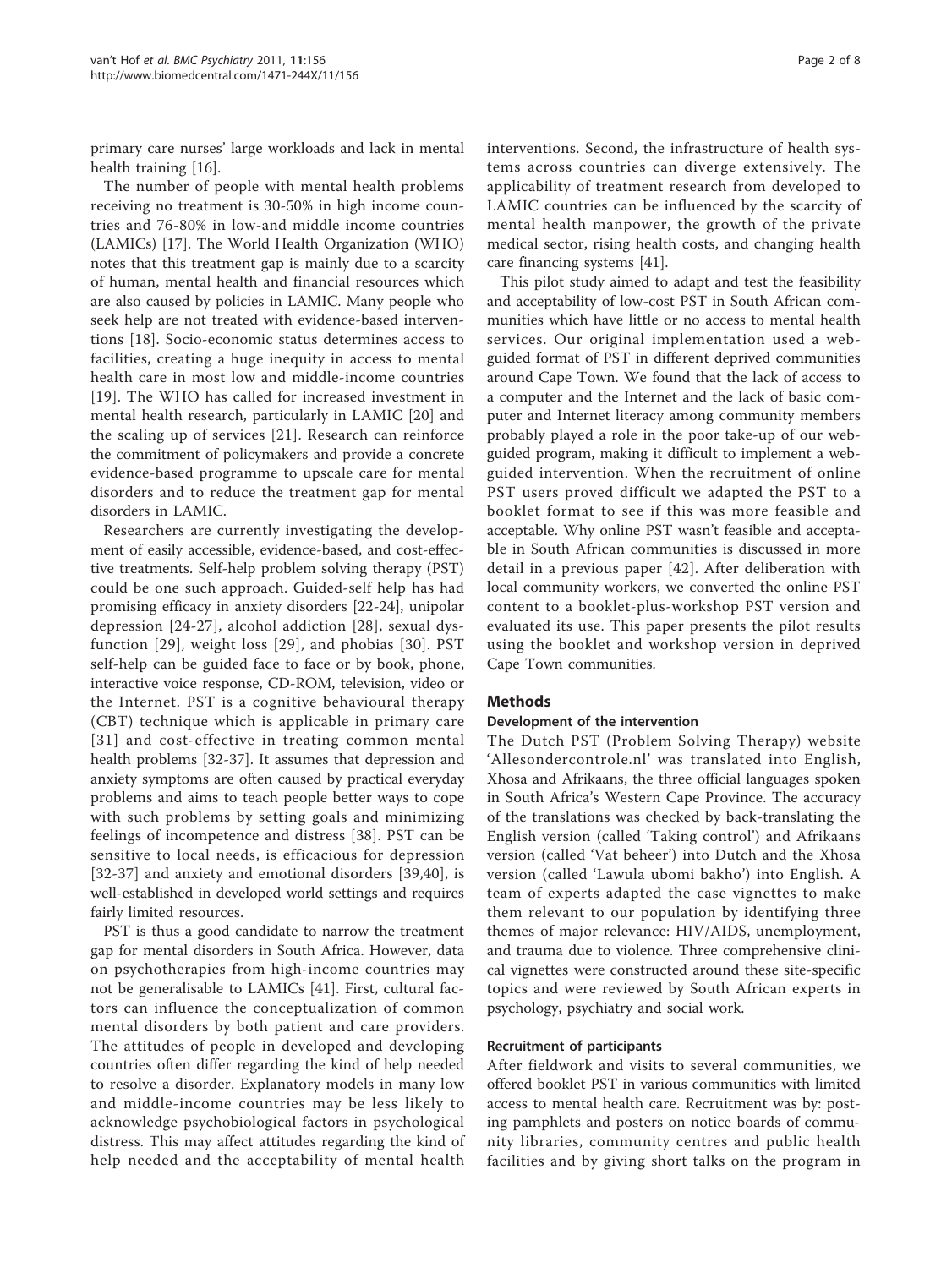community settings. These recruitment methods drew very few participants, so we worked with local non-governmental organisations (NGOs) to refer people to our program. The NGOs gathered people to attend short talks about the project by the project manager and assistants in English, Xhosa or Afrikaans.

We recruited people from 4 different communities representing deprived communities around Cape Town with lack of access to mental health care. The first, Langa, is a black township with mostly formal housing which was established in 1923. Khayeltisha, another black township, is a much younger, urbanizing, mainly post-apartheid township whose housing is mostly informal. The third is a coloured township named Manenberg - created by the apartheid government in 1966 and 1970 for low-income coloured families. It has mixed formal and informal housing. In order to study a rural community as well, we included Mamre - 60 km from Cape Town - which was founded as a Moravian mission station in 1808 and is a rural village with housing mainly consisting of small cottages.

Volunteers at each site were invited to participate if they felt they had mental health problems. They were excluded if they: 1. had suicide plans, rather than just suicidal thoughts; 2. had severe mental health problems - such patients were referred to their local community day hospital, in line with the Western Cape's mentalhealth-referral guidelines; 3. were too illiterate to read the booklet's self-help text in English, Afrikaans or Xhosa.

# The Intervention

An initial attempt to recruit participants for online PST proved difficult, and so the program was adapted to a booklet format. The adapted Dutch self-help Problem Solving Therapy called "Alles onder controle" ('Taking control') is based on the self-examination therapy of Bowen et all [[43](#page-7-0)]. In ''self-examination therapy'' subjects learn to take control of their problems and their lives by (1) determining what really matters to them, (2) investing energy solely in problems related to what matters, (3) thinking less negatively about the problems which are unrelated, and (4) accepting situations that cannot be changed. It was developed as a self-help booklet which proved efficacious in several studies [[43](#page-7-0),[44](#page-7-0)].

'Taking control' consists of three steps: 1. describe what really matters to you in life; 2. write down current worries and problems and sort them into three categories: (a) unimportant problems (unrelated to things that matter), (b) soluble problems, and (c) insoluble problems (e.g., the loss of a loved one). For unimportant problems techniques to cope with negative thoughts are suggested (worry time, thought stopping, log of positive thoughts). Insoluble problems are addressed by

explaining the natural course of coping processes and tips on how to speed acceptance (e.g., accepting negative feelings, talking with other people and establishing contact with others in a similar situation). Soluble problems are addressed in six steps: i) describe the problem, ii) brain-storm solutions, iii) choose the best solution, iv) make a plan for carrying out the solution, v) actually carry out that solution, vi) evaluate the results. Coping with traumatic experiences is managed by explaining techniques to help the coping process (putting into words, impact statement, work through emotions, reconnect). In the last  $(3<sup>rd</sup>)$  step, subjects are asked to draw up a plan for the future describing how they would try to accomplish the things that matter most to them. The booklet also contains vignettes of people using the PST techniques to solve their problems and their homework assignments over five weekly lessons.

#### Format of the intervention

The pilot study tested 'Taking control' as a booklet. Subjects in the individual format were asked to work through the booklet on their own for 5 weeks by reading the weekly materials. Over the five weeks they were offered weekly brief phone support by trained coaches in their own language. The coaches were a psychologist (author EH) and a clinical psychology graduate working on the project, both trained by author PC. The coaches used a structured one-page instruction template to guide participants through the process, and noted the call's content and its duration. Participants could text a free 'please call me' message to their coach saying when they could receive the weekly support phone call.

Due to a high drop-out rate with individual therapy, difficulties reaching participants, and needs expressed by participants, we tried instead to deliver the 'Taking Control' book to volunteers in groups which met weekly for 45-60 minutes over 5 weeks. Each group had 6-15 members. During group sessions members were given the next week's chapter of 'Taking control' and were guided regarding problems and homework difficulties encountered with the previous chapter. Members were asked to read, between sessions, the relevant part of the book and complete its associated homework assignments. In group meetings members shared their experiences on how to deal with problems and worries. They could get the same phone support between sessions as subjects who used the book individually.

Whether people used the book individually or in a group depended on time of enrolment in the study and accessibility to group meetings. After the switch to delivering the book in groups most new volunteers opted the group format, though subjects still had the choice of going through the book individually. When assigning people to groups no active matching took place for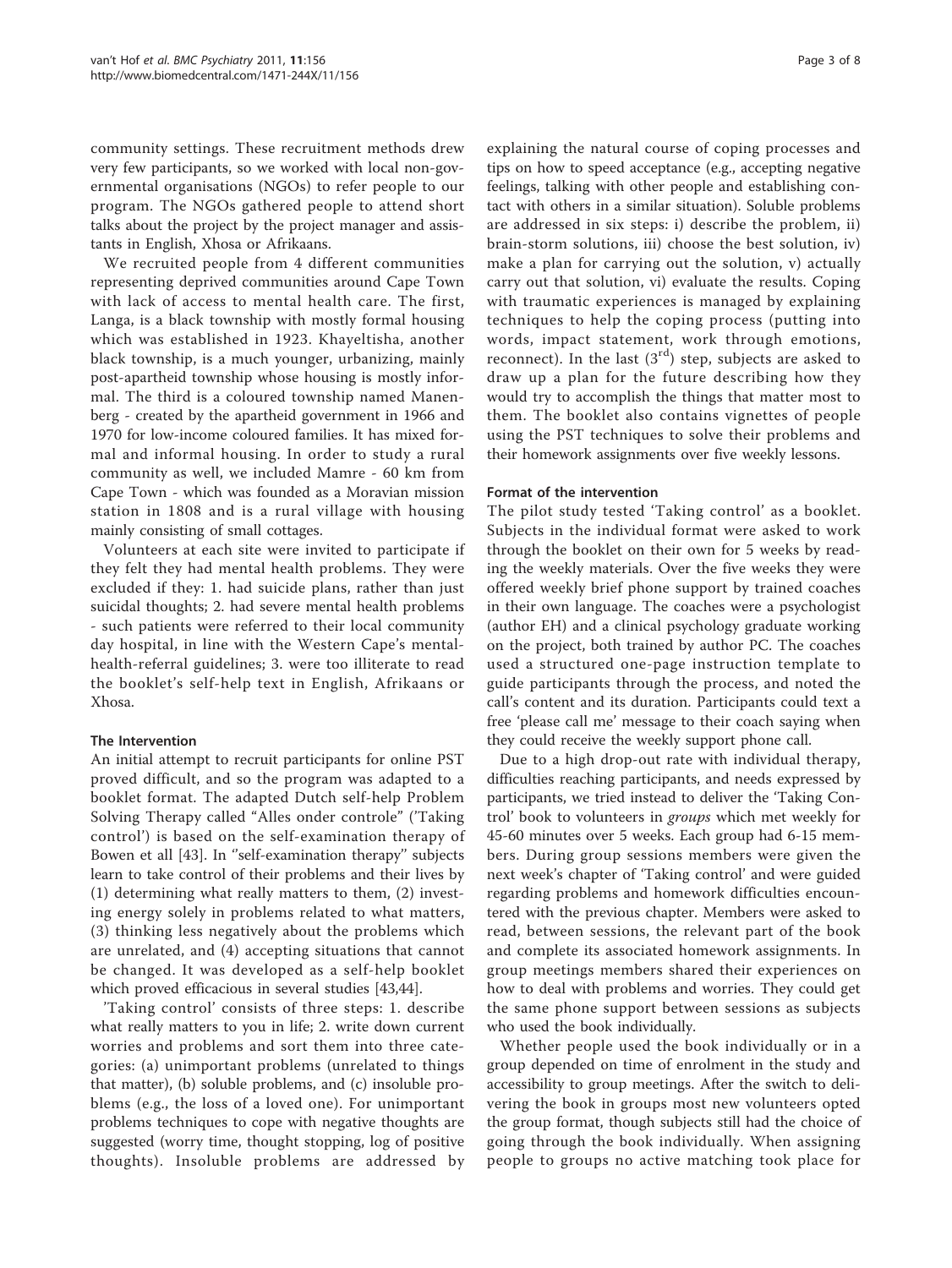<span id="page-3-0"></span>language, cultural background or gender. Since the groups mostly contained people from a specific community participant were very similar in cultural background and language.

#### Data collection

Prior to the intervention, participants completed a questionnaire concerning demographic variables (age, gender, education, marital status, occupation, ethnic background, number of children, first language, religion, living location) and current mental health problems. The Kessler Psychological Distress Scale (K-10), Self Reporting Questionnaire for mental health symptoms (SRQ) and the Boston University Empowerment Scale (BUES) were administered before session 1 and after session 5 to evaluate the effect on mental health symptoms. The K-10, SRQ and BUES were translated from English into Xhosa and Afrikaans by a back-translation process. After session 5 participants also rated 'Taking Control' for acceptability, satisfaction, credibility, length and format, ease of reading, and content. The 'acceptability and feasibility questionnaire' was developed by the team to elicit attitudes of the participants towards specific elements of the intervention. Participants had to indicate their level of agreement on 12 statements about the intervention (as reported in Table 1) using a 5 point likert scale. The last 4 questions of the questionnaire evaluate the participants' perception of helpfulness of different group and content aspects of the intervention (as reported in Table 2).

# Data analyses

The differences in pre and post scores were evaluated by t-test. We obtained maximum-likelihood estimators for our missing data using the Expectation-Maximization (EM) algorithm, and did t-tests after imputing missing data. We used  $\chi^2$  statistics to evaluate associations between categorical variables and an ANCOVA to

| Table 2 Percentages of people agreeing and disagreeing |
|--------------------------------------------------------|
| on the helpfulness of specific components of the       |
| intervention                                           |

| $N = 27$                                                  | $\%$<br>Yes | $\frac{0}{0}$<br>No |
|-----------------------------------------------------------|-------------|---------------------|
| <b>Content treatment:</b>                                 |             |                     |
| Learning ways to cope with negative feelings              | 82          | 18                  |
| Learning to solve problems in 6 steps                     | 67          | 33                  |
| Learning ways to cope with trauma                         | 52          | 48                  |
| Learning ways to cope with loss or life changing<br>event | 60          | 40                  |
| Group dynamics                                            |             |                     |
| Feeling understood by others                              | 60          | 40                  |
| Chance to help others                                     | 52          | 48                  |
| Feeling accepted and valued                               | 70          | 30                  |
| Creating hope by seeing other people overcome<br>problems | 67          | 34                  |

detect changes in effect for individually- and groupdelivered 'Taking Control'. Finally, we did Wilcoxon testing of the difference between the number of people falling into various K-10 categories before and after the intervention.

# Results

#### **Participants**

A total of 103 subjects participated in the study, 57 in its individual format and 46 in its group format. The mean age of people who enrolled in the PST program was 37; 22% were male; 29% were black Africans and 71% coloured (mixed race). Most lived in Manenberg (58%) and Khayelitsha (21%), 90% were unemployed and 46% were married. Regarding education, 6% had finished higher education, 22% had finished high school, and 33% had not finished primary school. When asked what kind of mental health problems were present the most commonly mentioned were: being stressed (72%),

| Response range (1-5)                            | Strongly disagree        | <b>Disagree</b>          | <b>Undecided</b> | Agree | Strongly agree | Response average |
|-------------------------------------------------|--------------------------|--------------------------|------------------|-------|----------------|------------------|
| Language used is understandable                 | $\overline{\phantom{a}}$ | $\overline{\phantom{a}}$ | 22               | 24    | 53             | 4.3              |
| Book is easy to read                            |                          |                          | 8                | 44    | 45             | 4.3              |
| Stories apply to my problem                     |                          | 6                        | 29               | 34    | 29             | 3.8              |
| Case stories are useful                         |                          | 6                        |                  | 31    | 56             | 4.3              |
| Homework was useful                             |                          |                          | 9                | 52    | 37             | 4.2              |
| Advice on solving problems helped a lot         |                          |                          | 8                | 50    | 42             | 4.3              |
| Advice on solving problems apply to my problems |                          | 6                        | 33               | 28    | 33             | 3.9              |
| Advice on 3 problems was useful                 |                          |                          | 13               | 44    | 40             | 4.2              |
| Book helped me to overcome depression/anxiety   |                          |                          | 8                | 28    | 60             | 4.4              |
| I would recommend this book                     |                          |                          |                  | 36    | 60             | 4.5              |
|                                                 | Total respondents        |                          |                  |       |                | 90               |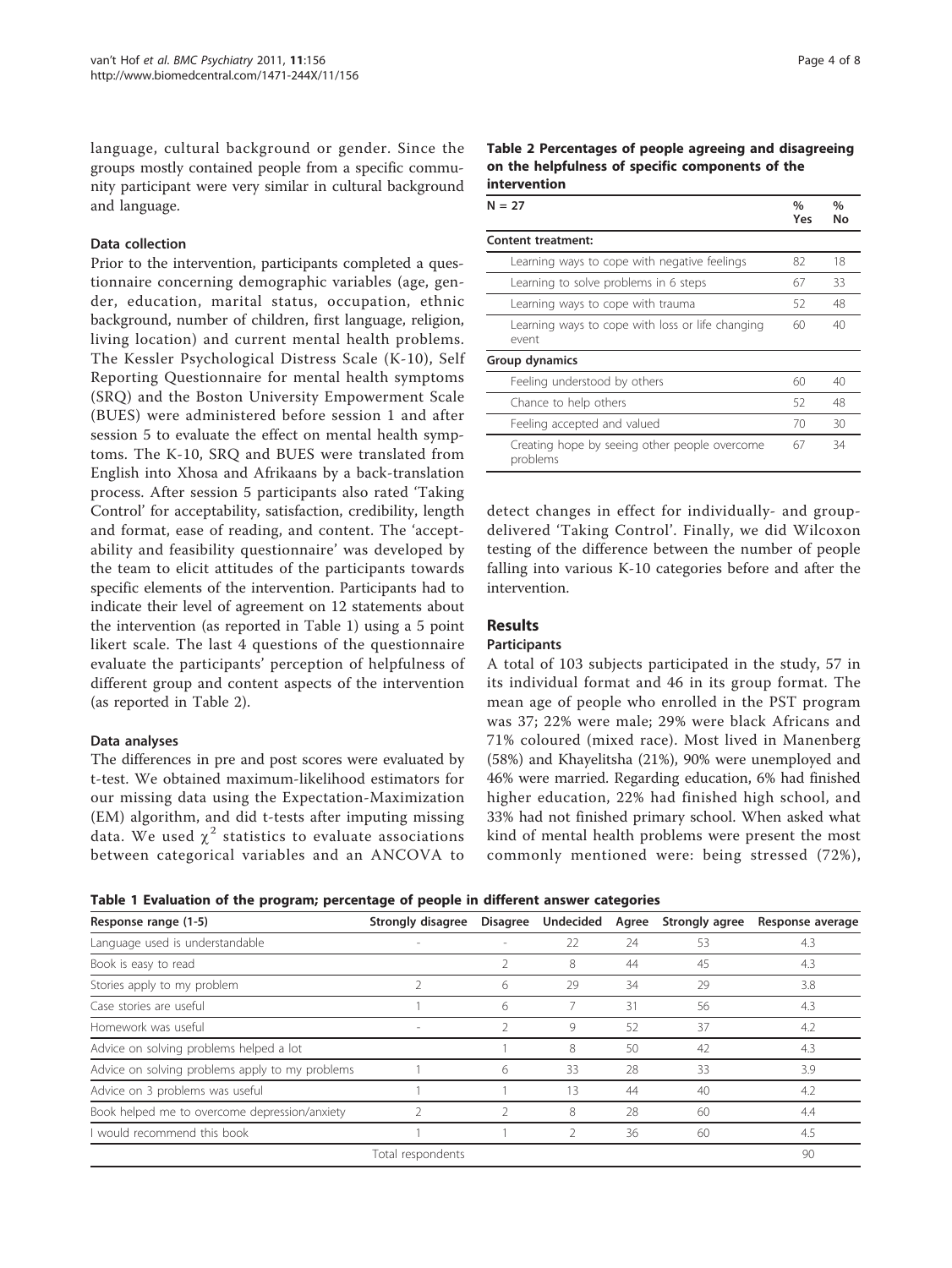Table 3 Pre-post test differences K10 categories

| $N = 73$                                                                                                                    | Pre % | Post % | p-value |
|-----------------------------------------------------------------------------------------------------------------------------|-------|--------|---------|
| <b>Low</b> $(1-15)$<br>may currently not be experiencing significant feelings of distress.                                  | 8.9   | 31.5   | 0.001   |
| Moderate $(16-21)$<br>experiencing mild levels of distress consistent with a mild depression or anxiety disorder            | 22.8  | 31.5   | 0.131   |
| <b>High</b> $(22-30)$<br>experiencing moderate levels of distress consistent with a moderate depression or anxiety disorder | 42.6  | 26     | 0.011   |
| Very high $(30-50)$<br>experiencing severe levels of distress consistent with a severe depression or anxiety disorder       | 257   |        | 0.005   |

worrying a lot (29%), being depressed (23%), being sad (16%) and thinking too much (12%). The baseline K10 scores indicated that 9% of our participants scored low, 22% moderate, 43% high and 26% very high. (Table 3)

Of the 103 participants, 73 completed 'Taking Control'. Completion was not significantly associated with sex, marital status, age, employment or education. There were significantly more dropouts in those who used the book individually (44%,  $n = 25/57$ ) than in the group (11%, n = 5/46);  $\chi^2$  (1) = 13.4, p < .001; (OR = 6.5, 95%) CI: 2.2-18.6). There was no difference in age with between people who finished and dropped out (t (98) = 0.14,  $p > .05$ .

There was a significant association between dropout rate and living location and both living location  $(\chi^2 \ (2))$ = 6.53, p < .05) and ethnic group ( $\chi^2$  (3) = 12.235, p < .01). The odds of people dropping out were higher for people living in Khayelitsha than in Manenberg (OR = 2.9, Cl: 0.94 - 8.81). The odds of people dropping out was higher for people from a Xhosa than Coloured background (OR = 1.8, Cl:  $0.66 - 5.1$ ).

#### Effectiveness of the intervention

Analyses of just completers found that mental health symptoms fell significantly from before to after using 'Taking Control' on both the K10 (pre:  $M = 20.33$ , SE = 7.14; post:  $M = 25,79$ ,  $SE = 7.48$ ,  $t(72) = 6.87$ ,  $p < 0.05$ ,  $d = 0.63$ ) and on the SRQ (pre: M = 5.59, SE = 4.77; post:  $M = 7.25$ ,  $SE = 4.93$ ,  $t(31)= 2.041$ ,  $p = 0.05$ ,  $d =$ 0.34). Participants reported being significantly more empowered on the BUES post  $(M = 50.21, SE = 5.28)$ than pre-participation (M = 47.86, SE = 4.67),  $t$  (36) =  $-2.361$ ,  $p < 0.05$ ,  $d = 0.43$  (Table 4). Intent-to-treat analyses after imputing missing data did not reveal different results (Table 4). An ANCOVA showed no significant effect of individual versus group format of delivery on the post K-10 scores after controlling for the K10 pre scores  $F(1,70) = 2,26$ ,  $p = 0.137$ . Table 3 shows the number of participants in each K10 category, with an obvious reduction in percentages in the high and very high categories after the intervention. There was a significant decrease in participants in the 'very high' category ( $p = 0.005$ ), and the 'high' category ( $p = 0.011$ ).

The number of participants in the 'low' category increased significantly ( $p < 0.001$ ) and in the 'mild' group tended to increase  $(p = 0.131)$ .

#### Evaluation of program

Halfway through recruitment the high drop-out rate (44%), difficulties in reaching participants and feedback on their individual use of 'Taking Control' showed a need to switch to its use in groups. Difficulties in reaching participants on cell phones also made it harder to give weekly coaching support by phone. Many preferred face-to-face support. A strong preference for sessions in groups were expressed by participants going through 'Taking Control' individually and by people attending recruitment talks for our project. To meet the needs of those receiving treatment we therefore switched to trying out the group format.

The aspects of 'Taking Control' which participants regarded as most helpful were 'learning to cope with negative feelings' (82%), 'feeling accepted and valued' (70%), 'learning to solve problems in six steps' (67%) and 'creating hope by seeing other people overcome problems' (67%). Table [2](#page-3-0) shows the percentages of 'yes' and 'no' answers on the remaining questions. The

Table 4 Pre-post differences on measures from analyses on completers only and imputed data analyses

| Completers only         |       |      |       |      |                            |                    |       |
|-------------------------|-------|------|-------|------|----------------------------|--------------------|-------|
|                         | Pre   |      | Post  |      | <b>Comparison pre-post</b> |                    |       |
|                         | Mean  | SE   | Mean  | SE   | Mean Drop                  | <b>Effect size</b> | p<    |
| $K-10$<br>$n = 73$      | 25.79 | 7.48 | 20.33 | 7.14 | 5.46                       | 0.63               | 0.001 |
| <b>SRO</b><br>$n = 32$  | 7.25  | 4.93 | 5.59  | 4.77 | 1.66                       | 0.34               | 0.05  |
| <b>BUES</b><br>$n = 37$ | 47.86 | 4.67 | 50.13 | 5.28 | $-2.27$                    | 0.43               | 0.024 |
| Intent to treat         |       |      |       |      |                            |                    |       |
| $K-10$<br>$n = 103$     | 25.34 | 7.5  | 20.08 | 6.40 | 5.26                       | 0.66               | 0.001 |
| <b>SRO</b><br>$n = 49$  | 7.16  | 4.01 | 5.69  | 3.95 | 1.47                       | 0.37               | 0.001 |
| <b>BUES</b><br>$n = 49$ | 48.36 | 5.55 | 50.23 | 4.78 | $-1.87$                    | 0.31               | 0.025 |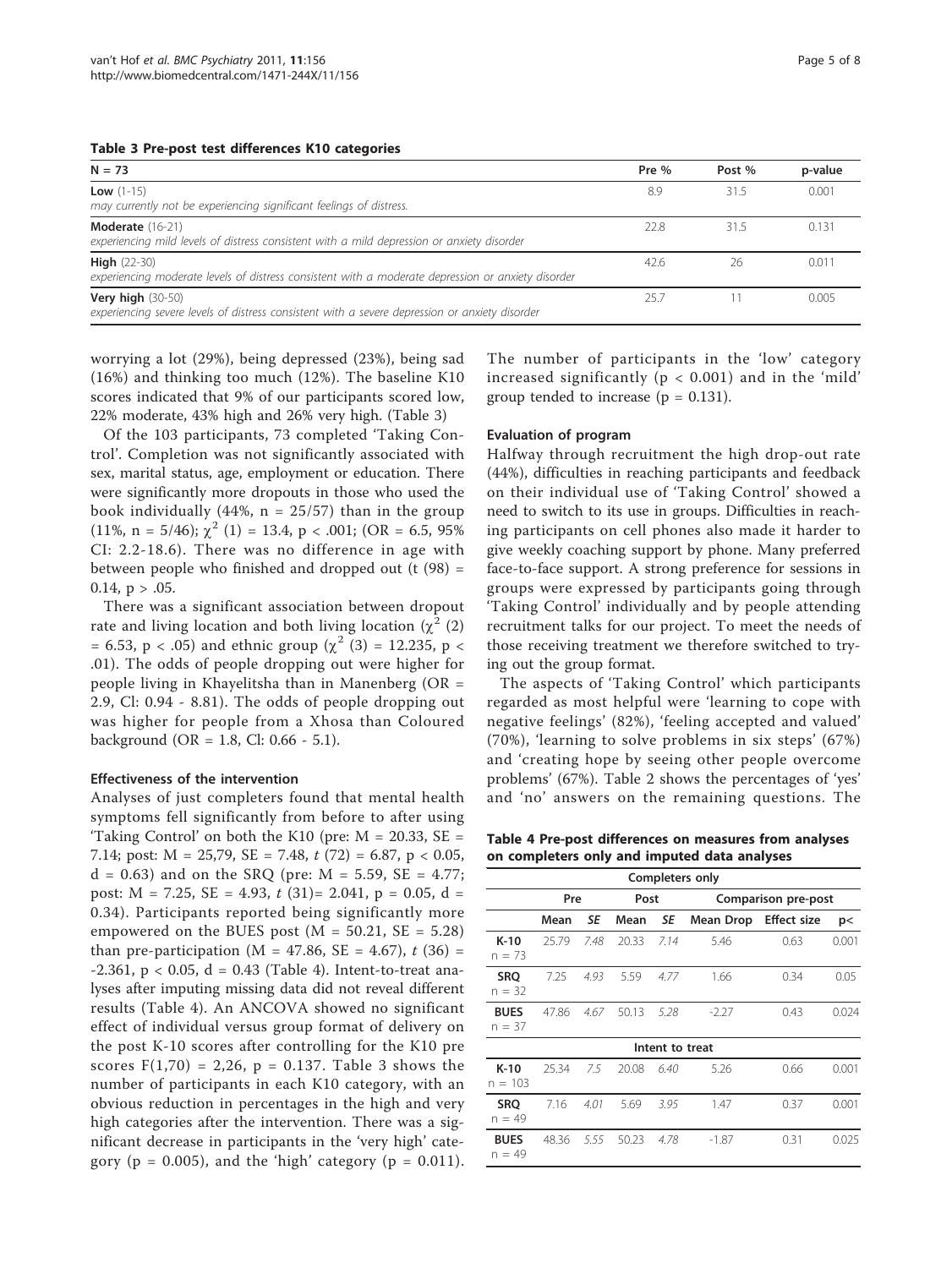percentages of people feeling helped 'a lot' or 'an enormous amount' were 73% for 'being part of a group' and 64% for 'the content of the intervention'.

The great majority of the participants rated the 'Taking Control' booklet as easy to read (89%) and its language understandable (77%) (Table [1\)](#page-3-0). Many found the case studies (78%) and homework assignments (89%) useful components of the program. 'Taking Control''s focus on problem solving was rated as helpful by 92% of participants and the distinction between 3 different types of problems was said to be useful by 84%. A large majority of participants said the course helped them with their feelings of depression, distress and anxiety (88%) and almost all would recommend the course to others (96%). However, a substantial number felt that the examples did not show how to solve problems (39%) and the case studies portrayed (37%) were not applicable to their problems. Suggestions for which problems deserved more guidance within 'Taking Control' were; not being excepted in the community due to homosexuality, and drug abuse and violence at home.

#### **Discussion**

This pilot studied the feasibility, acceptability and effectiveness of 'Taking Control', a booklet guidied brief short-term problem solving therapy (PST) for people with mental health problems in deprived communities around Cape Town. In these communities the approach was feasible and acceptable. We found a higher dropout in the individual format than in the group delivery format. Mental health symptoms improved significantly over the 5 weeks of the PST. Participants' sense of empowerment increased as they adopted solutions suited to the local context and skills to enhance control of their lives.

In our communities group delivery of PST had lower drop-out rates than individual delivery, and was more feasible and acceptable. Participants said non-specific group factors like altruism (chance to help others), universality (feeling understood and similar to others) and cohesion (feeling accepted and valued) were as helpful as the content of the book. We did not, however, find a significant difference in improvements between group and individual delivery of 'Taking Control' in our pilot. Non-specific factors like therapeutic alliance, providing a rationale for the symptoms and healing setting have an effect on both group and individual formats of the intervention. Group interventions have additional non specific factors, which could influence the effect of an intervention. Previous findings indicate that specific as well as non-specific therapy factors can yield similar improvement [[45,46](#page-7-0)]. More research is needed to identify and evaluate the actual active components in PST programmes. This will contribute to the identification of

potential components to focus on in strengthening the intervention.

Of course our pilot study has the limitations of a small sample size, absence of a control group, and nonrandom assignment to group or individual use of the 'Taking Control' booklet. The improvement and sense of empowerment might have resulted from spontaneous remission or placebo effects. After 5 weeks of participation there was no further follow up to check sustainability of the results.

In a recent Indian study individually delivered brief problem solving was not more effective than placebo for people with common mental disorders [\[47\]](#page-7-0). The authors considered that insufficient structure of the therapy and the fact that their primary care patients thought and expected that they should receive medication might have been reasons for finding no effect. Another problem was poor adherence to their problem solving interventions. The problem solving sessions were delivered individually and took place in clinics, which differs from our use of group session in community settings. The poor adherence rate might be an indication for low acceptability of the treatment in the research population and another reason for finding no effect. They authors remark that many problems people face in low and middle income countries are embedded in social problems so a purely clinical program may be insufficient to bring relief [\[48](#page-7-0)].

The results of our pilot fit with a growing literature on mental health care in low and middle income countries attempting to determine the best mode and type of mental health treatment in these settings. An increasing number of studies show the potential of group interventions for mental disorders in LAMICs. Bolton et al found that group interpersonal psychotherapy was feasible and effective in treating depressive symptoms in Ugandan adults and adolescents [[49](#page-7-0)-[51\]](#page-7-0). A Chilean psycho-educational group intervention was effective in reducing depressive symptoms in women [\[52\]](#page-7-0). In Iran, group CBT was superior to fluoxetine in treating depression and anxiety of infertile women [[53\]](#page-7-0). In addition, group based interventions were effective in controlling birth outcomes and maternal depression in India and Nepal [\[54](#page-7-0),[55\]](#page-7-0). An often mentioned possible advantage of group over individual treatment is cost-effectiveness. A recent review did not, however, find evidence of group CBT being more cost-effective than individual CBT [\[56\]](#page-7-0). Group psychotherapy was cost-effective in the LAMIC Uganda [\[57\]](#page-7-0) and a primary stepped-care program for depressed women in Chile was significantly more effective and only slightly more expensive than care as usual [[58\]](#page-7-0).

There are, however, still relatively few studies showing the feasibility and efficacy of group interventions in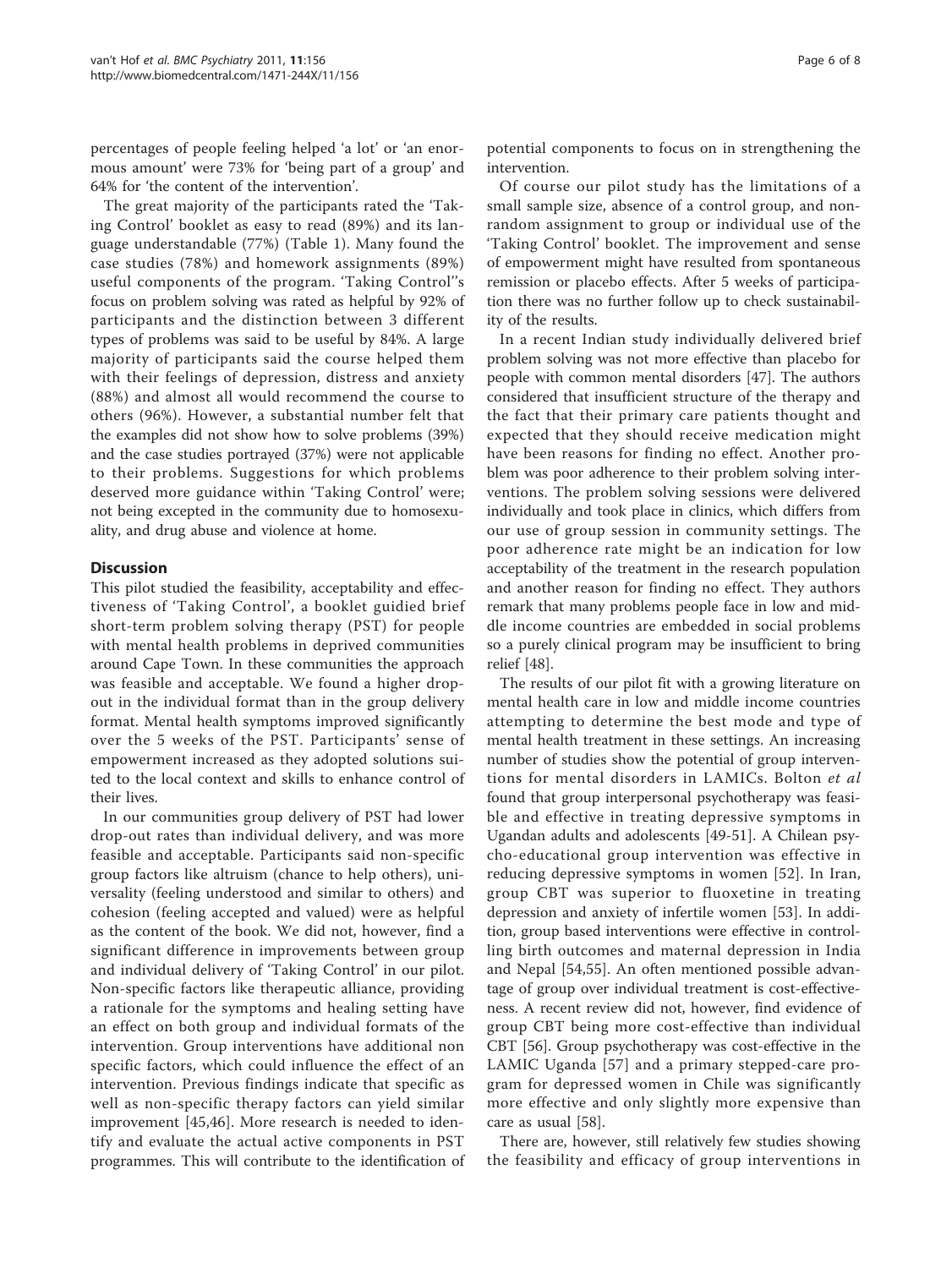<span id="page-6-0"></span>LAMIC. Many cultural, political, economic and social differences may limit the generalizability of these studies. More randomised controlled trials are needed of group versus individual delivery in such low-income communities, and stepped care programs. Although the studies conducted had promising results, the acceptability of group interventions in many LAMICs is still unclear. Traditionally many find it inappropriate to discuss personal details with people outside the family, and this could complicate the use of such group of treatments [[48\]](#page-7-0). The feasibility and cost-effectiveness of group PST should be studied by implementing the intervention in primary care facilities with lay workers as group facilitators. In this way the cost can be minimized and be compared to the care as usual costs made when people present themselves with CMD's in primary care clinics.

The encouraging results of the present pilot study suggest that it is worth studying further applications of group PST to reduce the burden of common mental disorders in deprived communities. The intervention was sensitive to local needs, fostered active coping styles and allowed for indigenous solutions suited to the local cultural context. However, some adaptations should be considered in future testing of our 'Taking Control' program. More group sessions might be needed after particularly severe or numerous traumas. Locally prominent problems such as drug abuse, not being accepted in the community due to homosexuality, and violence need to be addressed in more detail. Our coaches were a trained psychologist and a psychology student, but PST conducted by non-professionals has been effective [[36,40](#page-7-0)]. So further work is needed to see if PST can be taskshifted away from a psychologist and to trained lay people, making it more feasible to integrate in primary health care or other consisting care structures. The high prevalence of mental disorders in deprived communities emphasizes the potential value of low-cost interventions and task-shifting.

#### Conclusion

The results suggest that brief problem solving in a booklet/workshop format may be an effective, feasible and acceptable short-term treatment for people with CMD's in deprived communities. In this setting, group delivery of PST had lower drop-out rates than individual delivery, and was more feasible and acceptable. Randomized controlled trials are, however, needed to test the efficacy and cost-effectiveness of group PST more rigorously and to justify its future scaling up in LAMIC.

#### Acknowledgements

Authors received funding from SANPAD (grant number 07/37). SANPAD had no involvement in study design, in the collection, analysis, and interpretation of data, in the writing of the report or in the decision to submit the paper for publication. The authors would like to give thanks to Winnie Gae, Bulelani Futshane, Self Help Manenberg and Umtha Welanga for their involvement in recruiting participants and carrying out the project.

#### Author details

<sup>1</sup>Department of Psychiatry and Mental Health, University of Cape Town, Cape Town, South Africa. <sup>2</sup> Department of Clinical Psychology, VU University Amsterdam, Amsterdam, The Netherlands. <sup>3</sup>Institute of Psychiatry, King's College London, London, UK. <sup>4</sup> Department of Psychology, University of Stellenbosch, Stellenbosch, South Africa.

#### Authors' contributions

All authors contributed to the study design. EH carried out the data collection. EH, PC and DS undertook the data-analyses. EH wrote the first draft of the manuscript with authors PC, DS, IM and MT contributing to data interpretation and providing critical reading of the manuscript. All authors contributed to and have approved the final manuscript.

#### Competing interests

The authors declare that they have no competing interests.

Received: 21 April 2011 Accepted: 30 September 2011 Published: 30 September 2011

#### References

- 1. Stein D, Seedat S, Herman A, Moomal H, Heeringa S, Kessler R, Williams D: [Lifetime prevalence of psychiatric disorders in South Africa.](http://www.ncbi.nlm.nih.gov/pubmed/18245026?dopt=Abstract) The British Journal of Psychiatry 2008, 192:112-117.
- 2. Spijker J, de Graaf R, Bijl RV, Beekman AT, Ormel J, Nolen WA: [Duration of](http://www.ncbi.nlm.nih.gov/pubmed/12204924?dopt=Abstract) [major depressive episodes in the general population: results from The](http://www.ncbi.nlm.nih.gov/pubmed/12204924?dopt=Abstract) [Netherlands Mental Health Survey and Incidence Study \(NEMESIS\).](http://www.ncbi.nlm.nih.gov/pubmed/12204924?dopt=Abstract) British Journal of Psychiatry 2002, 181:208-213.
- 3. Beekman A, Penninx B, Deeg D, de Beurs E, Geerings S, van Tilburg W: [The](http://www.ncbi.nlm.nih.gov/pubmed/12086221?dopt=Abstract) [impact of depression on the well-being, disability and use of services in](http://www.ncbi.nlm.nih.gov/pubmed/12086221?dopt=Abstract) [older adults: a longitudinal perspective.](http://www.ncbi.nlm.nih.gov/pubmed/12086221?dopt=Abstract) Acta Psychiatr Scand 2002, 105:20-27.
- 4. Cuijpers P, Smit F: [Excess mortality in depression: a meta-analysis of](http://www.ncbi.nlm.nih.gov/pubmed/12450639?dopt=Abstract) [community studies.](http://www.ncbi.nlm.nih.gov/pubmed/12450639?dopt=Abstract) Journal of Affective Disorders 2002, 72:227-236.
- 5. Smit F, Cuijpers P, Oostenbrink J, Batelaan N, de Graaf R, Beekman A: Excess costs of common mental disorders: population-based cohort study. Journal of Mental Health Policy and Economics 2006, 193-200.
- 6. Bradshaw D, Norman R, Schneider M: [A clarion call for action based on](http://www.ncbi.nlm.nih.gov/pubmed/17691472?dopt=Abstract) [refined DALY estimates for South Africa.](http://www.ncbi.nlm.nih.gov/pubmed/17691472?dopt=Abstract) South African Medical Journal 2007, 97:438-440.
- 7. Bradshaw D, Schneider M, Dorrington R, Bourne D, Laubscher R: [South](http://www.ncbi.nlm.nih.gov/pubmed/12244621?dopt=Abstract) [African cause-of-death profile in transition](http://www.ncbi.nlm.nih.gov/pubmed/12244621?dopt=Abstract)–1996 and future trends. South African Medical Journal 2002, 92:618-623.
- 8. Seedat S, Stein D, Herman A, Kessler R, Sonnega J, Heeringa S, Williams S, Williams D: [Twelve-month treatment of psychiatric disorders in the](http://www.ncbi.nlm.nih.gov/pubmed/18677573?dopt=Abstract) [South African Stress and Health Study \(World Mental Health Survey](http://www.ncbi.nlm.nih.gov/pubmed/18677573?dopt=Abstract) [Initiative\).](http://www.ncbi.nlm.nih.gov/pubmed/18677573?dopt=Abstract) Social Psychiatry and Psychiatric Epidemiology 2008, 43:889-897.
- 9. World Health Organisation: World Health Organisation (2005) Atlas: mental health resources in the world 2005 Geneva: World Health Organization; 2005.
- 10. Lund C, Flisher A: [Staff-bed and staff-patient ratios in South African](http://www.ncbi.nlm.nih.gov/pubmed/11894654?dopt=Abstract) [public sector mental health services.](http://www.ncbi.nlm.nih.gov/pubmed/11894654?dopt=Abstract) South African Medical Journal 2002, 92:157-161.
- 11. Lund C, Flisher A: [Staff-population ratios in South African public sector](http://www.ncbi.nlm.nih.gov/pubmed/11894655?dopt=Abstract) [mental health services.](http://www.ncbi.nlm.nih.gov/pubmed/11894655?dopt=Abstract) South African Medical Journal 2002, 92:161-164.
- 12. Lund C, Flisher A: Norms for mental health services in South Africa. Social Psychiatry and Psychiatric Epidemiology 2006, 41:594.
- 13. Lund C, Stein D, Flisher A, Mehtar S: [Challenges faced by South African](http://www.ncbi.nlm.nih.gov/pubmed/17599216?dopt=Abstract) [health services in implementing the Mental Health Care Act.](http://www.ncbi.nlm.nih.gov/pubmed/17599216?dopt=Abstract) South African Medical Journal 2007, 97:352-353.
- 14. Flisher A, Ricctelli G, Jhetam N, Robertson B: [A survey of professional](http://www.ncbi.nlm.nih.gov/pubmed/9144829?dopt=Abstract) [activities of psychiatrists in South Africa.](http://www.ncbi.nlm.nih.gov/pubmed/9144829?dopt=Abstract) Psychiatric Services 1997, 48:707-809.
- 15. Pillay A: [Developing community mental health services for children in](http://www.ncbi.nlm.nih.gov/pubmed/9351139?dopt=Abstract) [South Africa.](http://www.ncbi.nlm.nih.gov/pubmed/9351139?dopt=Abstract) Soc Sci Med 1997, 45:1493-1501.
- 16. Emsley R: [Focus on psychiatry in South Africa.](http://www.ncbi.nlm.nih.gov/pubmed/11282826?dopt=Abstract) British Journal of Psychiatry 2001, 178:382-386.